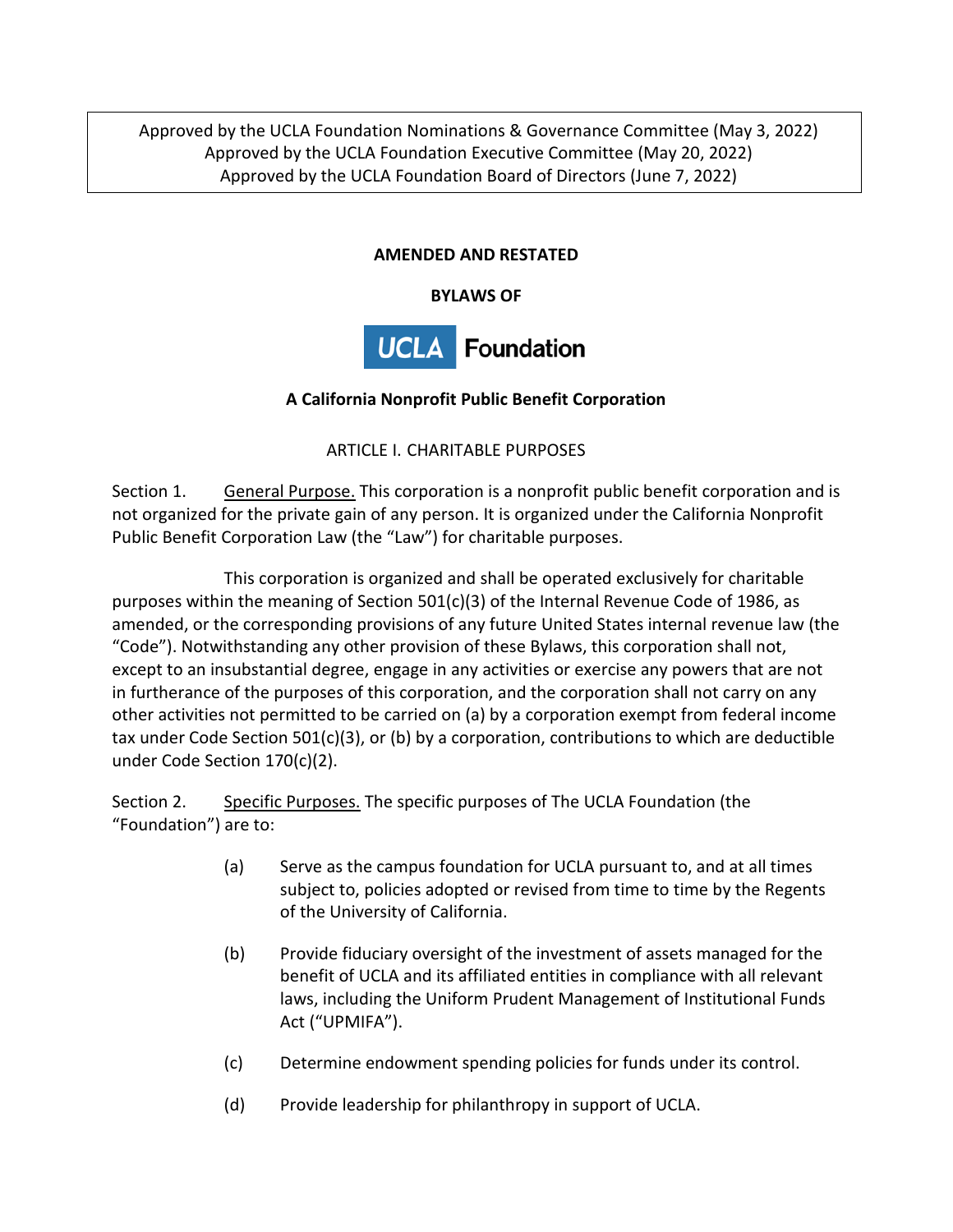- (e) Foster, encourage and promote the teaching, research and public service mission of the University of California, Los Angeles ("UCLA").
- (f) Provide advice and counsel to the Chancellor of UCLA regarding matters affecting UCLA and advancement of its mission.

## ARTICLE II. DIRECTORS

Section 1. Powers. Subject to the limitations of the corporation's Articles of Incorporation (the "Articles"), these Bylaws, and the Law, the activities, and affairs of the corporation, shall be conducted and all corporate powers shall be exercised by or under the direction of the Board of Directors (the "Board"). The Board may delegate the management of the activities of the corporation to any person or persons, a management company, or committees however composed, provided that the activities and affairs of the corporation shall be managed and all corporate powers shall be exercised under the ultimate direction of the Board. The powers of the Board specifically include, but are not limited to:

- (a) The adoption of The Foundation's annual budget;
- (b) The determination of the endowment spending rate for funds under the control of The Foundation;
- (c) The election of Foundation Directors; and
- (d) The amendment of the Articles of Incorporation or the Bylaws of The Foundation.

Section 2. Number of Directors. The authorized number of Directors shall consist of not less than twenty-one (21) nor more than thirty-five (35) directors, with the exact number of Directors to be fixed from time to time within the limits specified herein by the Board.

Section 3. Ex Officio Directors. Persons in the following positions are designated as Directors by reason of holding those positions

- (a) Immediate Past Chair of The Foundation;
- (b) Chair of the UCLA Investment Company;
- (c) President of the UCLA Alumni Association;
- (d) The Alumni Regent or Alumni Regent-Designate from UCLA;
- (e) Chair of the Chancellor's Society;
- (f) Chancellor of UCLA;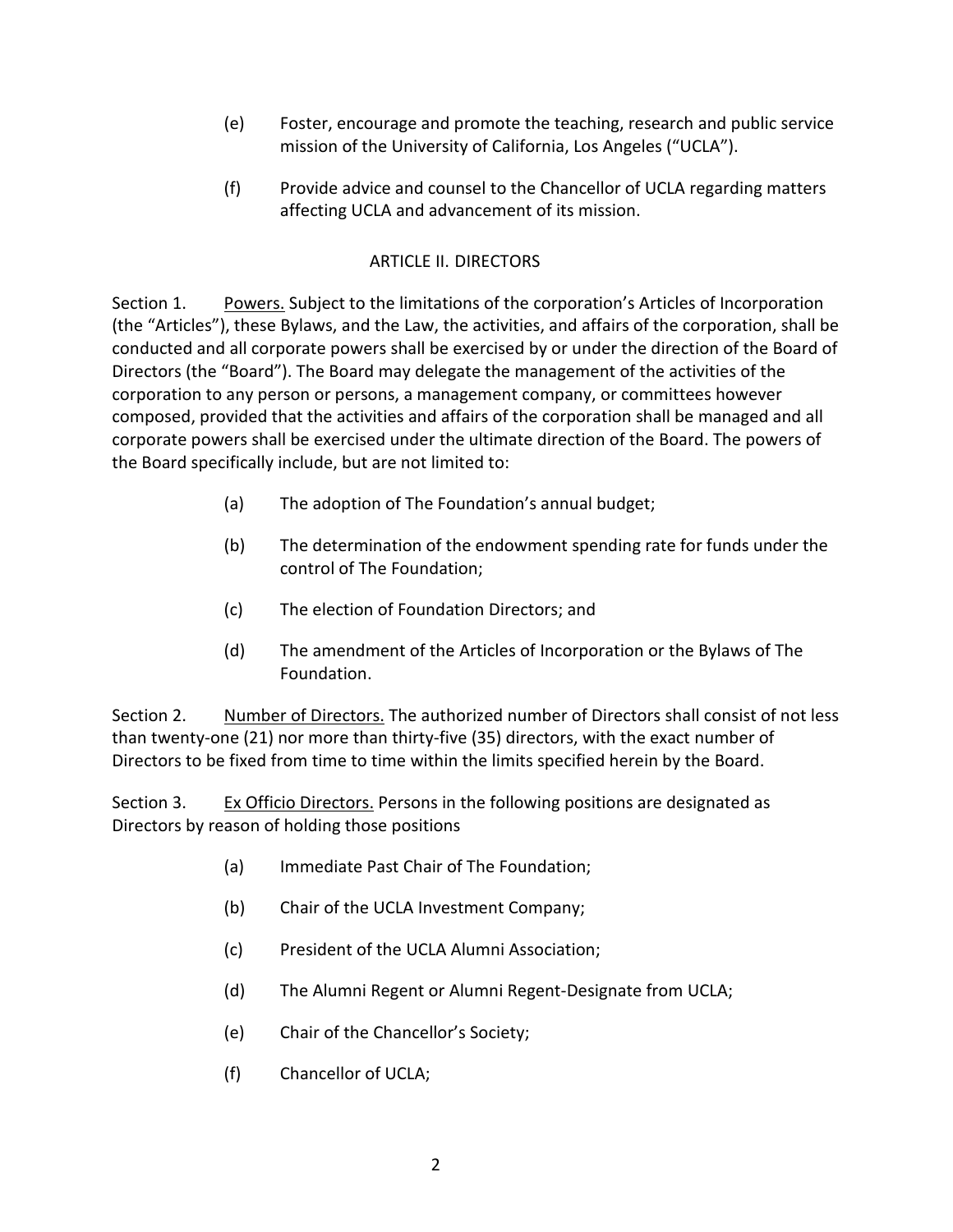- (g) Vice Chancellor/Chief Financial Officer of UCLA;
- (h) Executive Vice President of The Foundation;
- (i) Vice President Finance/Chief Financial Officer and Treasurer of The Foundation;
- (j) Executive Director; and
- (k) Chief Investment Officer of the UCLA Investment Company.

The chair(s) or co-chair(s) of the University campaign committee (during any campus-wide UCLA fundraising campaign) may be standing guests at meetings of the Board.

#### Section 4. Election and Term of Office.

- (a) All candidates for election as Directors shall be nominated by the Nominations & Governance Committee, which shall endeavor to nominate a diverse slate of candidates.
- (b) Directors shall be elected at each annual meeting of the Board, but Directors may be elected at any special meeting of the Board held for that purpose. Each Director shall hold office for a term of two years. Directors may succeed themselves in office, but for no more than a total of three two-year terms (for a maximum number of six consecutive years of service).

Time served as a committee chair is not included in the six-year maximum number of allowable years served as a Director. These Directors may serve up to 10 years of consecutive years of service.

Directors may exceed 10 consecutive years of service only if they have been elected Chair-Elect of The Foundation (allowing the Chair-Elect to serve his or her full terms as Chair-Elect, Chair and Immediate Past Chair) or if they are currently serving as Chair of the Foundation or Chair of the UCLA Investment Company.

(c) Individuals who have served the maximum number of consecutive elected terms on the Board shall be ineligible for election to the Board for a period of one year following the end of their last term, and thereafter will be eligible to serve again.

Section 5. Resignation. Any director may resign effective upon giving written notice to the Chair of the Foundation, the Secretary, or the Board, unless the notice specifies a later time for the effectiveness of such resignation; provided, however, that a director may not resign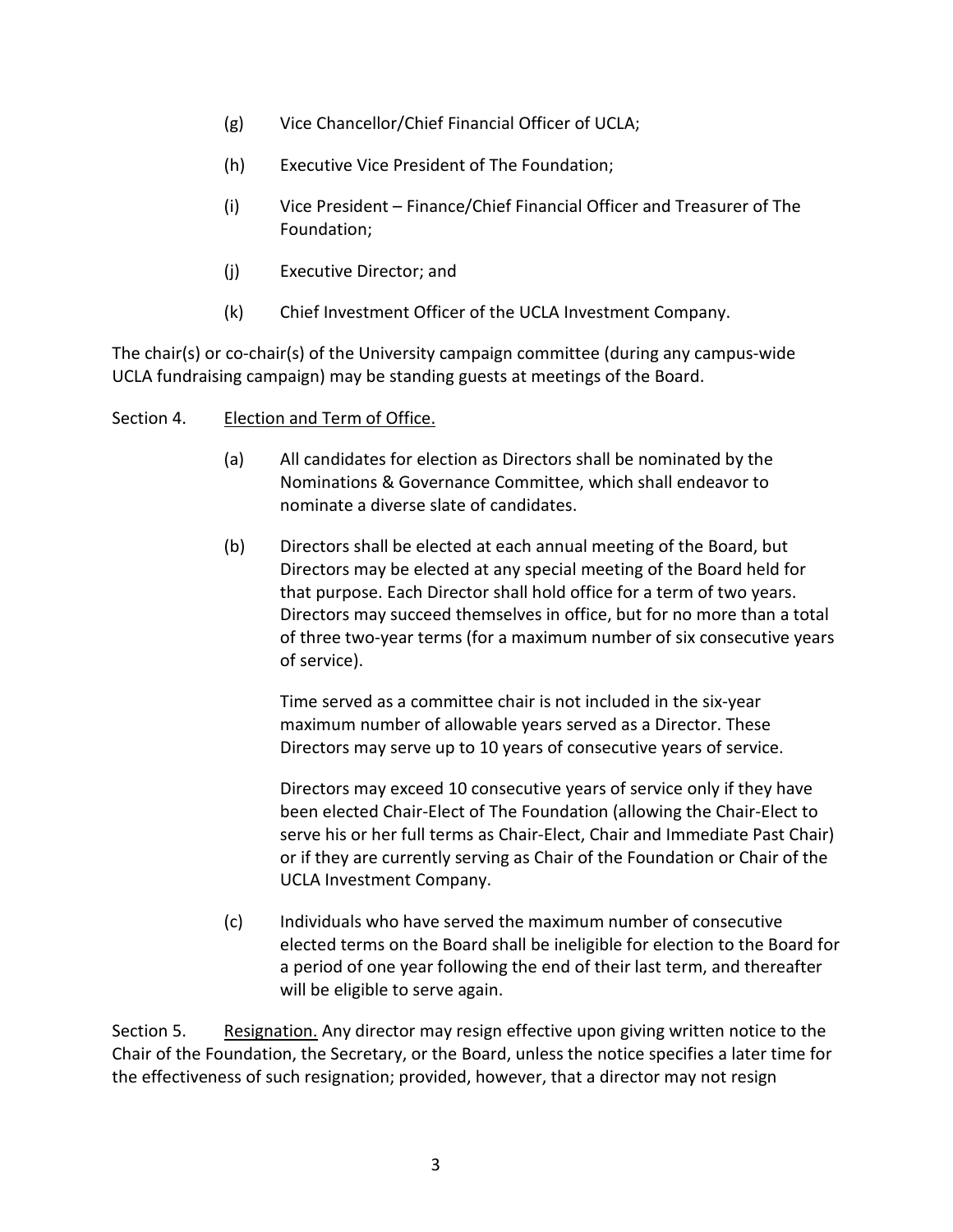without permission of the Attorney General in a case where the corporation would be left without a duly elected director in charge of its affairs.

Section 6. Removal of Elected Directors. The Board may, following a recommendation by the Executive Committee and by majority vote of the Board at a meeting in which a quorum is present, remove any elected Director from office with cause. Any elected Director may, following a recommendation by the Executive Committee, be removed from office without cause by a vote of a majority of all Directors then in office.

Section 7. Interested Directors. Not more than 49% of the persons serving on the Board at any time may be any of the following: (i) persons compensated by The Foundation for services rendered within the previous twelve (12) months (whether as an employee, contractor or otherwise); or, (ii) the spouse; an ancestor, sibling or descendant to the first degree of consanguinity; or any person married to such relative of any person so compensated; or (iii) University employees.

Section 8. Regular Meetings. Regular meetings of the Board shall be held without call or notice on such dates and at such times and places as may be fixed by the Board.

Section 9. Special Meetings. Special meetings of the Board for any purpose or purposes may be called at any time by the Chair of the Foundation, the Secretary, or any two (2) Directors.

Special meetings of the Board shall be held upon four days' written notice by first-class mail or 48 hours' notice delivered (i) personally (which may be oral or written), (ii) by telephone, including a voice messaging system, or (iii) by a (a) facsimile or email, or other means of electronic communication (b) to a recipient who has provided an unrevoked consent to the use of those means of transmission for communications under or pursuant to the Law, and (c) that creates a record that is capable of retention, retrieval, and review. Written notice shall be addressed or delivered to each Director at his or her physical facsimile or email address, as applicable, as it is shown upon the records of the corporation.

Notice by mail shall be deemed to have been given at the time a written notice is deposited in the United States mail, postage prepaid. Any other written notice shall be deemed to have been given at the time it is personally delivered to the recipient or is delivered to a common carrier for transmission, or actually transmitted by electronic means by the person giving the notice to the recipient, as the case may be. Oral notice shall be deemed to have been given at the time it is communicated to the recipient, including by telephone voice messaging system.

Section 10. Waiver of Notice. Notice of a meeting need not be given to any Director who signs a waiver of notice or a written consent to holding the meeting or an approval of the minutes thereof, whether before or after the meeting, or who attends the meeting without protesting, prior thereto or at its commencement, the lack of notice to such Director. All such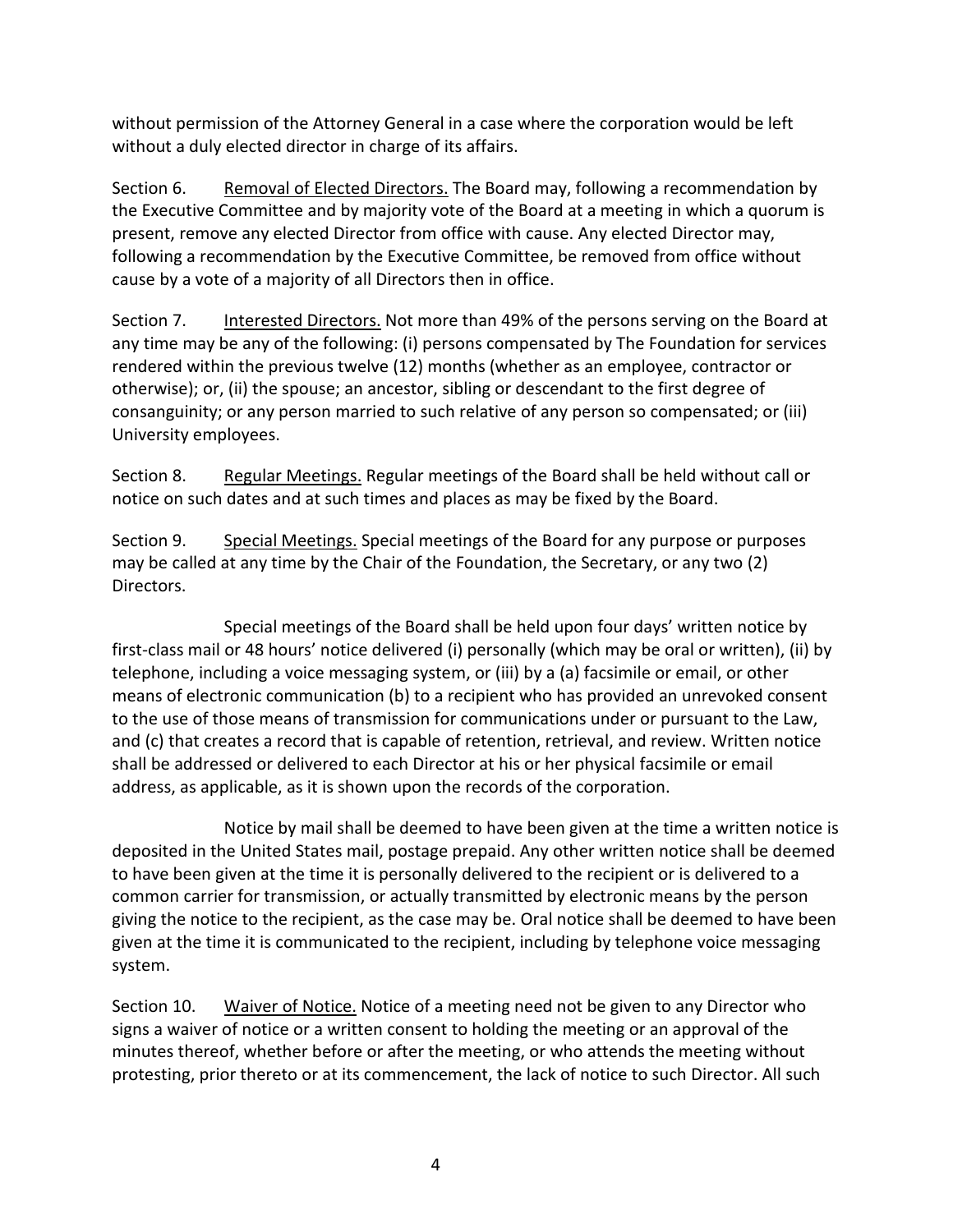waivers, consents, and approvals shall be filed with the corporate records or made a part of the minutes of the meeting.

Section 11. Quorum. A majority of the Directors then in office constitutes a quorum of the Board for the transaction of business, except to adjourn as provided in Section 14 of this Article. All matters shall be decided by the vote of a majority of directors present at a meeting at which a quorum is present. This vote shall be the act of the Board, unless a greater number is required by Law, the Articles or these Bylaws. A meeting at which a quorum is initially present may continue to transact business notwithstanding the withdrawal of Directors, if any action taken is approved by at least a majority of the required quorum for such meeting.

Section 12. Participation in Meetings by Conference Telephone. Members of the Board may participate in any meeting through a video or telephone conference, so long as all directors participating in the meeting can hear one another.

Section 13. Meetings by Electronic Mail. Meetings of the Board may be conducted by electronic mail using the procedure described in this Section. The notice given pursuant to Section 9 of a meeting to be conducted by electronic mail shall contain the proposed action to be taken at the meeting and may be accompanied by other material pertaining to the proposed action. The notice shall include:

- (a) Instructions to Directors to use the "reply all" electronic mail function to ensure that each Director participating in the meeting can communicate with all the other Directors concurrently;
- (b) Notice that each Director may participate in all matters before the Board including, without limitation, the capacity to propose, or to interpose an objection to, a specific action to be taken by The Foundation; and
- (c) A deadline for the conclusion of the period for discussion of any action proposed to be taken at the meeting, together with a deadline following that period before which all votes by Directors on that proposed action must be transmitted.

Following a meeting by electronic mail, the Chair of The Foundation or his or her designee shall notify the Board of the number of Directors who participated in the meeting (determined either by participation in the pre-vote discussion or by the casting of a vote); that a quorum was thereby considered to be present; the number of votes cast in favor of the action; and the passage or failure of each action item.

Section 14. Adjournment. A majority of the Directors present, whether or not a quorum is present, may adjourn any Board meeting to another time and place. Notice of the time and place of holding an adjourned meeting need not be given to absent Directors if the time and place is fixed at the meeting adjourned, except that if the meeting is adjourned for more than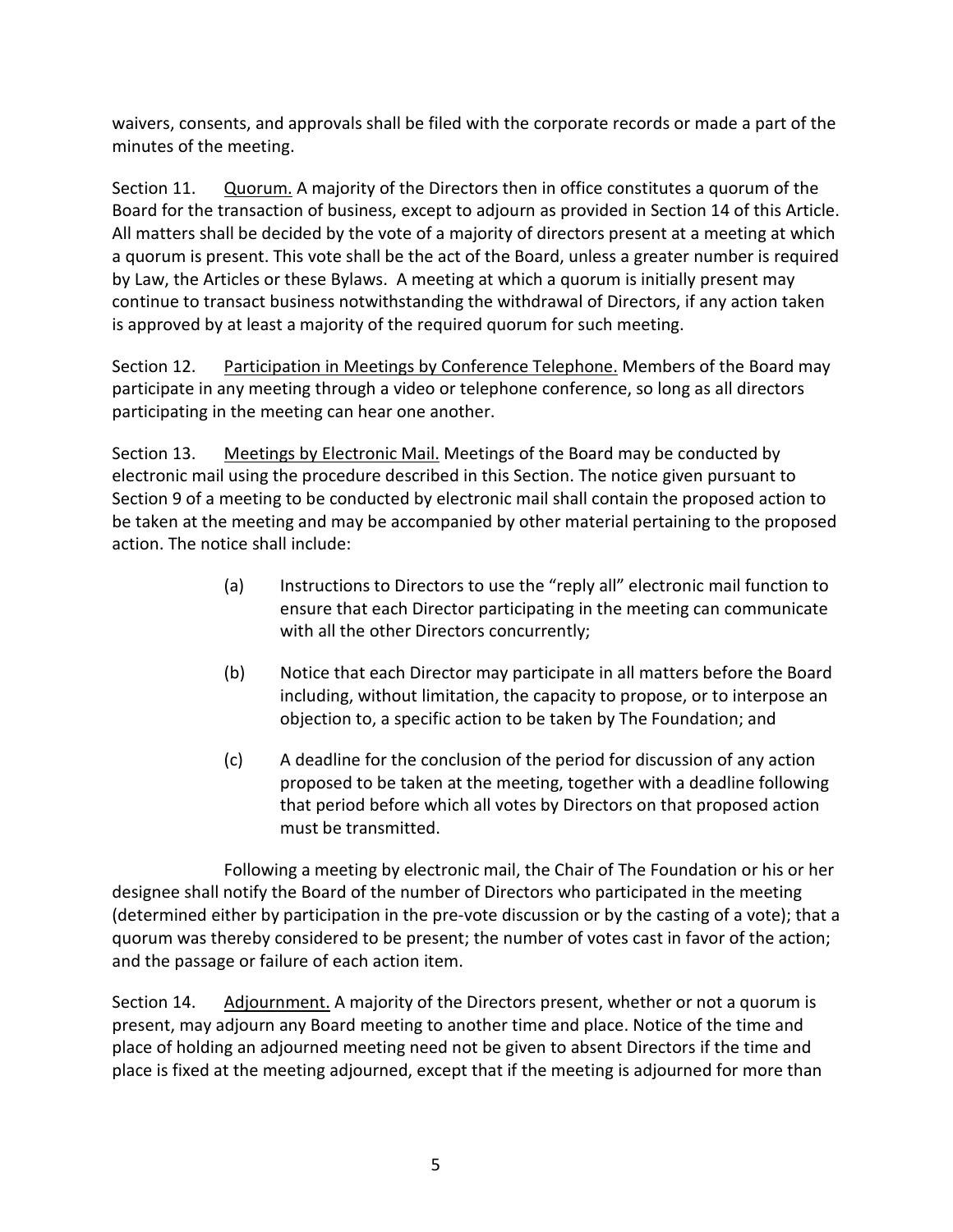24 hours, notice of any adjournment to another time or place shall be given prior to the time of the reconvened meeting to the Directors who were not present at the time of adjournment.

Section 15. Action Without Meeting. Any action required or permitted to be taken by the Board may be taken without a meeting if all members of the Board individually or collectively consent in writing to such action. Such consent shall have the same effect as a unanimous vote of the Board and shall be filed with the minutes of the proceedings of the Board. Directors may consent, vote, or otherwise take action under this Section 15 by a signed document transmitted by mail, messenger, courier, email, facsimile, or any other reasonable method satisfactory to the Chair of The Foundation.

# ARTICLE III. COMMITTEES

Section 1. Appointment of Committees. The Board shall create the standing committees specified herein, and may create such other standing or special committees, and may delegate to each committee such authority to act on behalf of the Board, to the extent permitted by law, as the Board deems appropriate. All committees of the Board shall serve at the pleasure of the Board, and shall have such powers, functions, and responsibilities as shall be conferred by these Bylaws or by resolutions of the Board. Each committee shall report all actions taken, at the next regular meeting of the Board.

Section 2. Composition. All members of the Executive and Nominations & Governance Committees shall be Directors. The Audit, Finance and Philanthropy Committees, and any task force or ad hoc committee that may from time to time be established by the Board, must include at least two Directors and (with the exception of the ad hoc committee described in Section 2 of Article IV) may include members who are not Directors. The Chair, the Chair-Elect, the Immediate Past Chair, the Executive Vice President and the Executive Director shall be members of each committee except the Audit Committee. Including the chair of the committee, committee membership shall include at least five members but no more than 15. All committee members and committee chairs shall be nominated by the Chair-Elect when one is serving and otherwise by the Chair of The Foundation. Members of a committee shall be nominated following consultation with the chair of that committee. All committee appointments shall be approved by the Board. The Director of Foundation Operations/Secretary shall be a standing guest on all committees except Audit.

Section 3. Term of Appointment. Committee chairs shall serve two-year terms. Committee chairs may be re-appointed to one additional consecutive two-year term. Four consecutive years of service is the maximum consecutive time to Chair a particular committee.

Committee members shall serve one-year terms. Each committee shall disband at the end of each fiscal year and be reformed by the Chair of The Foundation at the beginning of the subsequent fiscal year. Committee members are limited to a maximum of six consecutive years of uninterrupted service unless granted an exception by the Executive Committee. All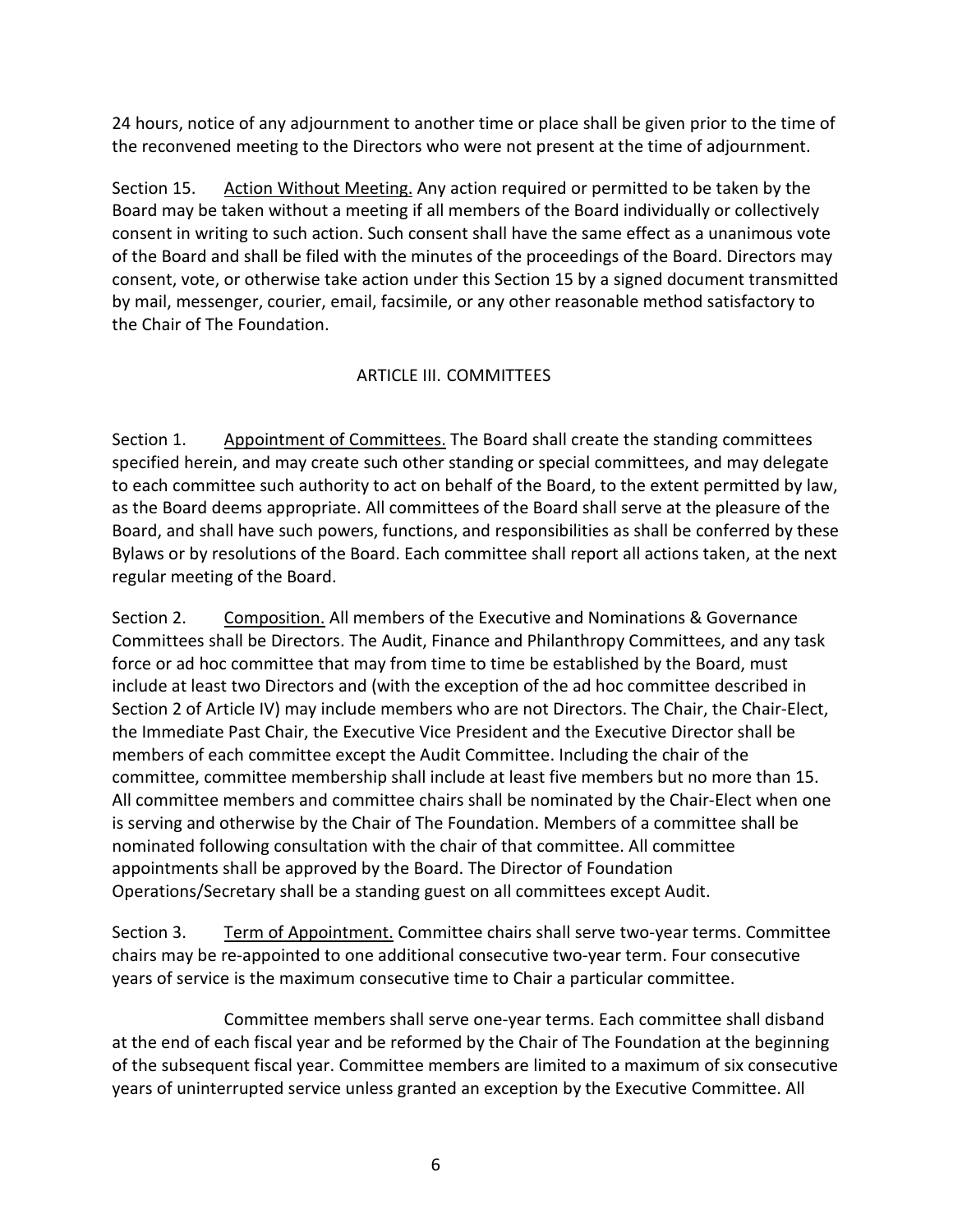Foundation officers and committee chairs are exempt from this committee term limit provision. Individuals who have served the maximum number of consecutive years of appointment to a committee shall be ineligible for reappointment for a period of one year following the end of their most recent service on the committee, and thereafter will be eligible to serve again.

Section 4. Executive Committee. The Executive Committee shall consist of the Chair of The Foundation, the Chair-Elect, the Immediate Past Chair, the chairs of the UCLA Investment Company, the Audit Committee, the Finance Committee, the Nominations & Governance Committee and the Philanthropy Committee, the Chancellor, Executive Vice President and Executive Director. The Executive Committee shall set the agenda for the Board; nominate the Chair-Elect after receiving the recommendation of an ad hoc committee described in Article IV (Section 2); recommend for the Board's approval any action related to rights reserved for The Foundation as Member of the UCLA Investment Company; and, to the extent allowed by law and not otherwise restricted by resolution of the Board from time to time, shall have all the authority of the Board.

The Chair may invite other Directors to participate in Executive Committee meetings as appropriate to the agenda, but these individuals shall not hold voting privileges. The Vice President-Finance/Chief Financial Officer and Treasurer of The Foundation, Chief Investment Officer, Vice Chancellor/Chief Financial Officer of UCLA, and the Director of Foundation Operations/Secretary shall be standing guests.

The Executive Committee shall review proposals to amend or revise the Bylaws and shall review the annual Code of Ethical Conduct and Conflict of Interest Policies statements filed by Directors.

Section 5. Audit Committee. The Audit Committee shall include no officers of The Foundation. Individuals who are also members of the Finance Committee may not comprise a majority of the Audit Committee. The Audit Committee shall make recommendations to the Board with respect to the engagement or discharge of The Foundation's independent auditors, and shall review with the independent auditors the plans, scope, and results of the audit engagement.

Section 6. Finance Committee. The Finance Committee shall include the Vice President-Finance/Chief Financial Officer and Treasurer. The chair of the Audit Committee may not serve as a member of the Finance Committee. The Finance Committee shall consider and make recommendations on all financial aspects of The Foundation not specifically assigned to the Audit Committee or the UCLA Investment Company, including budget and risk management. These shall include, but not be limited to, spending policies and budgets for The Foundation's General Fund.

Section 7. Nominations & Governance Committee. The Nominations & Governance Committee shall include all the officers of The Foundation and the chairs of the Audit, Finance and Philanthropy Committees. Responsibilities of the Nominations & Governance Committee include Director recruitment, board and leadership development and Foundation governance.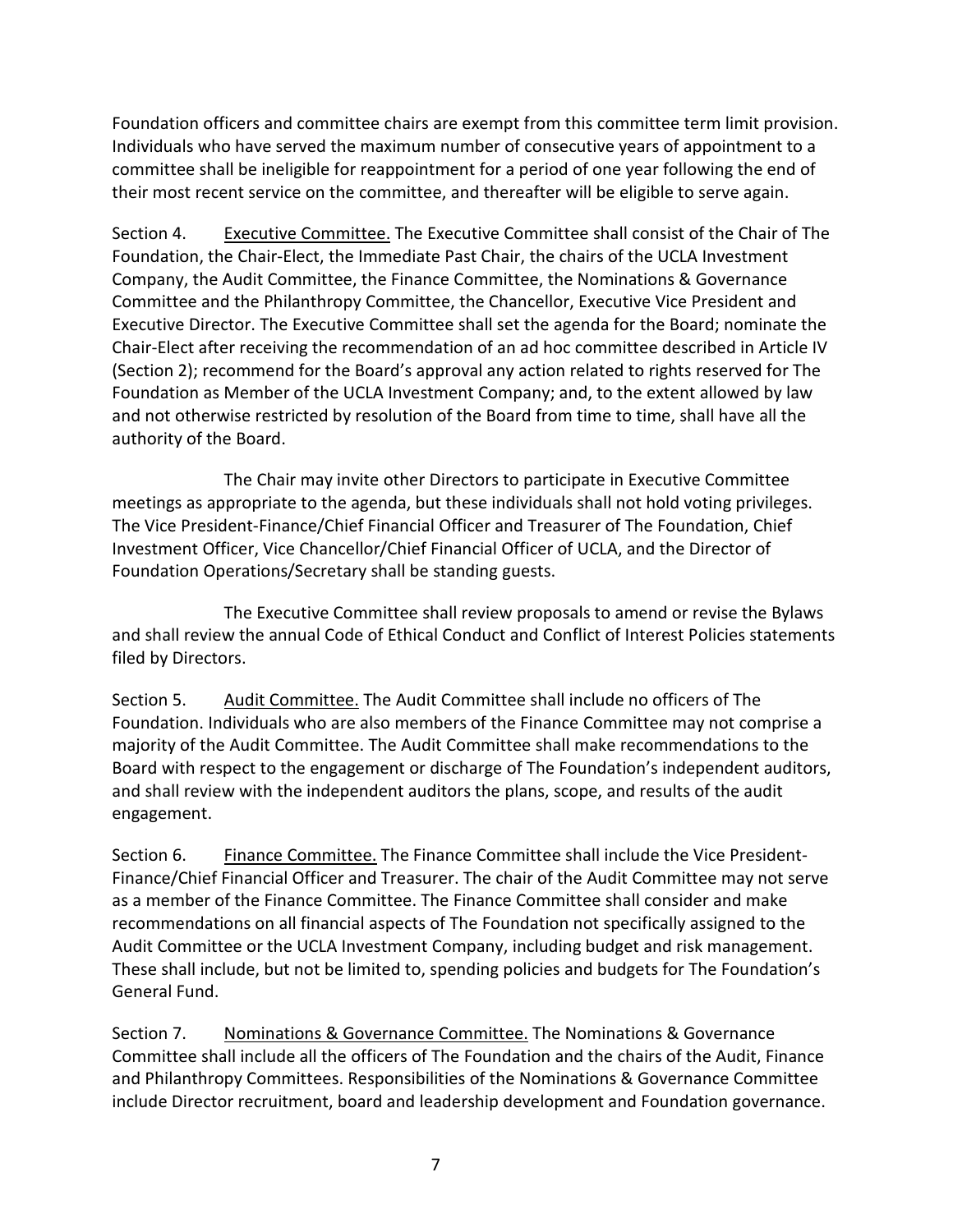The Nominations & Governance Committee shall submit Director-nominee slates to the Board for approval.

Section 8. Philanthropy Committee. The Philanthropy Committee shall promote a culture of philanthropy on the campus, introduce potential donors to UCLA, and serve as philanthropic role models. In addition, the committee shall advise the Development department of External Affairs on issues relating to donor engagement, stewardship, and recognition issues. The Vice President-Development shall serve on this committee. The chair(s) or co-chair(s) of the University campaign committee or his, her, or their designee may be standing guests (during any campus-wide UCLA fundraising campaign).

Section 9. Advisory Committees. The Board may, by resolution adopted by a majority of the directors then in office, create one or more advisory committees to serve at the pleasure of the Board. Each advisory committee shall have at least one (1) Director as a member at all times. Other appointments to such advisory committees need not, but may, be Directors. The Board shall appoint and discharge advisory committee members at will. All actions and recommendations of an advisory committee shall require ratification by the Board before being given effect.

Section 10. Compensation. Directors and members of committees shall not receive any compensation for their services, except that directors may be reimbursed for expenses incurred in the performance of their duties to the corporation, in reasonable amounts as approved by the Chief Financial Officer of The Foundation. Nothing shall preclude any director from serving the corporation in any other capacity and receiving reasonable compensation for such services.

## ARTICLE IV. OFFICERS

Section 1. Officers. The Foundation shall have certain officers as set forth herein, as well as such other officers as the Board may from time to time establish in order to conduct the business of The Foundation. Each officer of The Foundation shall have such authority and perform such duties as provided in these Bylaws or as the Board may from time to time prescribe. Such authority may be general or confined to specific instances and, unless so authorized by the Board, no officer, agent or employee shall have any power or authority to bind The Foundation by any contract or engagement or to pledge its credit or to render it liable for any purpose or any amount, except for contracts or commitments in the regular course of business of The Foundation executed by an officer within the scope of his or her authority.

Section 2. Chair-Elect of The Foundation. The Chair-Elect must be a current member of the Board. The nominee for the office of Chair-Elect shall be recommended to the Executive Committee by an ad hoc committee, which shall consist of the Chair of The Foundation, the Immediate Past Chair, the chairs of the Audit Committee, the Finance Committee, the Nominations & Governance Committee and the Philanthropy Committee, the Executive Vice President and any current Foundation Directors who have previously held the position of Chair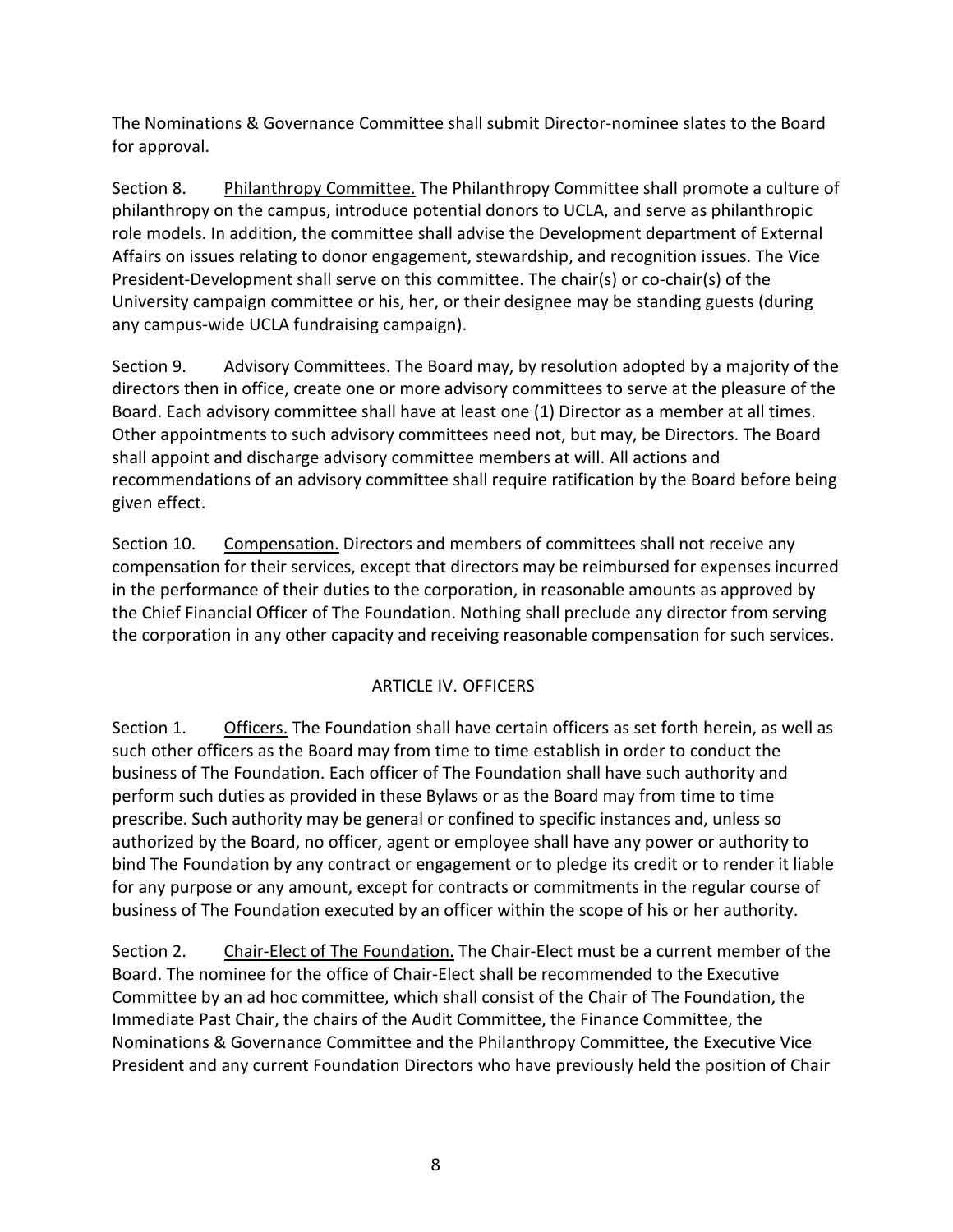of The Foundation. Any of these Directors who are Chair-Elect candidates shall recuse themselves from participation on this ad hoc committee.

Following an initial meeting of the ad hoc committee, members of this committee will canvas each Director to ask for candidate recommendations and seek relevant input. Following this canvassing, the ad hoc committee will reconvene, consider the input received, and make its recommendation to the Executive Committee for approval. The Executive Committee shall submit the approved Chair-Elect candidate to the Board.

 The Board shall elect its Chair-Elect no later than December 31 in the final fiscal year of the Chair's term in office. The new Chair-Elect shall take office as Chair at the expiration of the Chair's term of office, or upon a vacancy in the office of Chair.

Section 3. Chair of the Foundation. The Chair of The Foundation shall be selected as provided in these Bylaws for a single term of two years, and may not serve a second two-year term. The Chair shall be the chief executive officer of The Foundation, Chair of the Board, Chair of the Executive Committee, and serve on the board and Administrative Oversight Committee of the UCLA Investment Company. A vacancy in the Chair position shall be filled by the Chair-Elect or, if there is none, by special election of the Board. A staff Director shall not serve as Chair.

Section 4. Immediate Past Chair of The Foundation. The Immediate Past Chair of The Foundation shall preside in the absence of the Chair at meetings of the Board.

Section 5. Executive Vice President. The Vice Chancellor-External Affairs of UCLA shall be Executive Vice President.

Section 6. Vice President-Finance/Chief Financial Officer and Treasurer. The Vice President-Finance/Chief Financial Officer and Treasurer shall be appointed by the Vice Chancellor of UCLA External Affairs in consultation with the Chair of the Foundation. This individual shall serve as the chief financial officer and member of the board of the UCLA Investment Company, and staff the Administrative Oversight Committee of the UCLA Investment Company.

Section 7. Executive Director. The Executive Director shall be appointed by the Vice Chancellor of UCLA External Affairs in consultation with the Chair of The Foundation.

Section 8. Director of Foundation Operations/Secretary. The Director of Foundation Operations/Secretary shall be appointed by the Vice Chancellor of UCLA External Affairs in consultation with the Chair of The Foundation. The Director of Foundation Operations/Secretary shall act as corporate secretary of The Foundation. The Director of Foundation Operations/Secretary shall be a standing guest of the Board, committees (except Audit) and executive sessions.

Section 9. Chief Investment Officer. The Chief Investment Officer of the UCLA Investment Company shall be the Chief Investment Officer of The Foundation and shall oversee all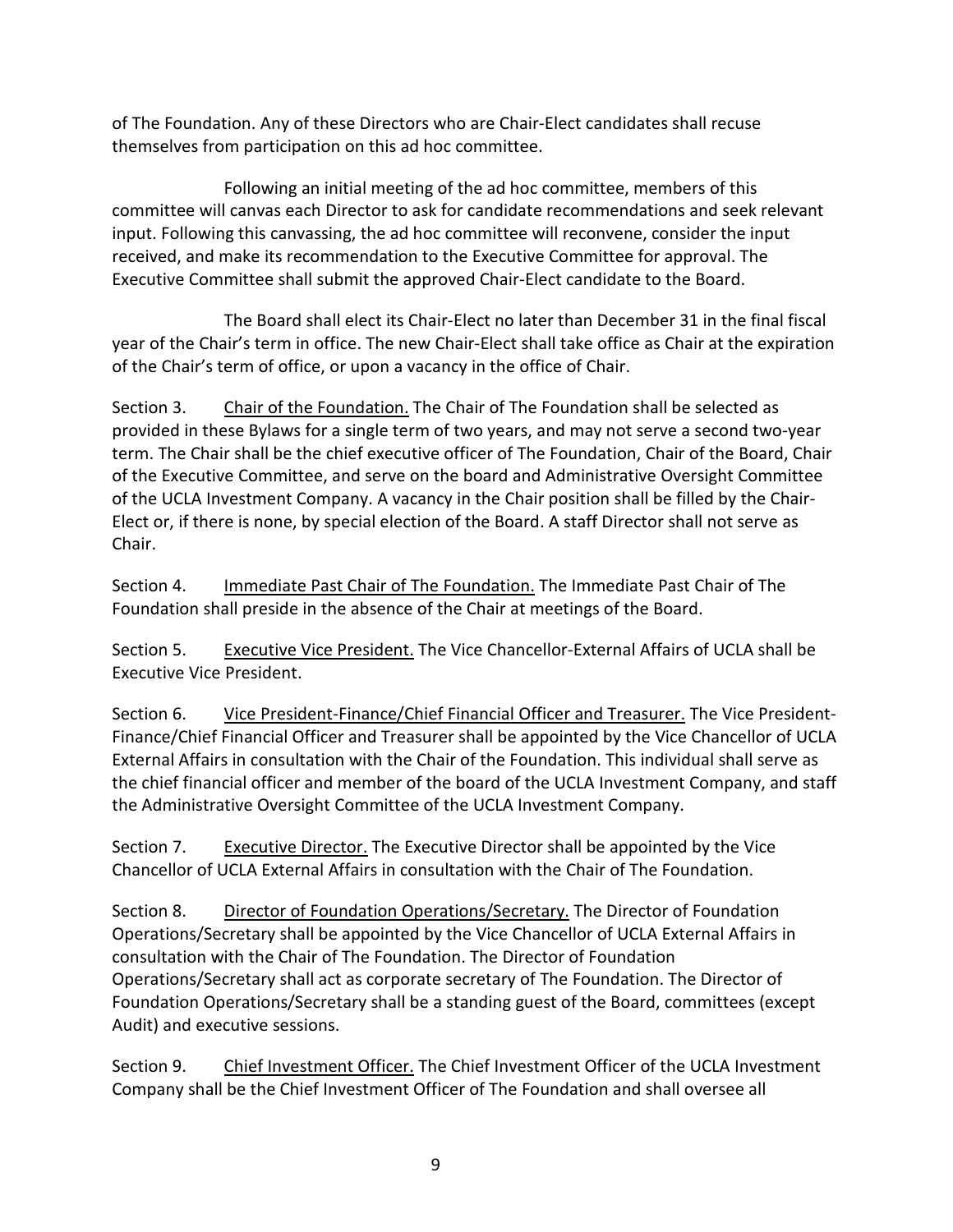investment activities of The UCLA Foundation. The Board may delegate management of assets to the UCLA Investment Company and monitor that management as prudence may require.

Section 10. Removal and Resignation. The Chair, Chair-Elect and Immediate Past Chair may be removed at any time with or without cause by a vote of a majority of all Directors then in office. Without prejudice to the rights, if any, of The Foundation under any contract to which the officer is a party, any officer may resign at any time by giving written notice to The Foundation. Unless otherwise specified therein, any such resignation shall take effect at the date of the receipt of such notice. A paid University staff officer may be removed from his or her Foundation position with cause following consultation with the Chancellor.

## ARTICLE V. INDEMNIFICATION OF AGENTS OF THE CORPORATION

The corporation shall indemnify any officer, director, employee or agent of The Foundation to the fullest extent allowed by the Law.

(*signature page follows*)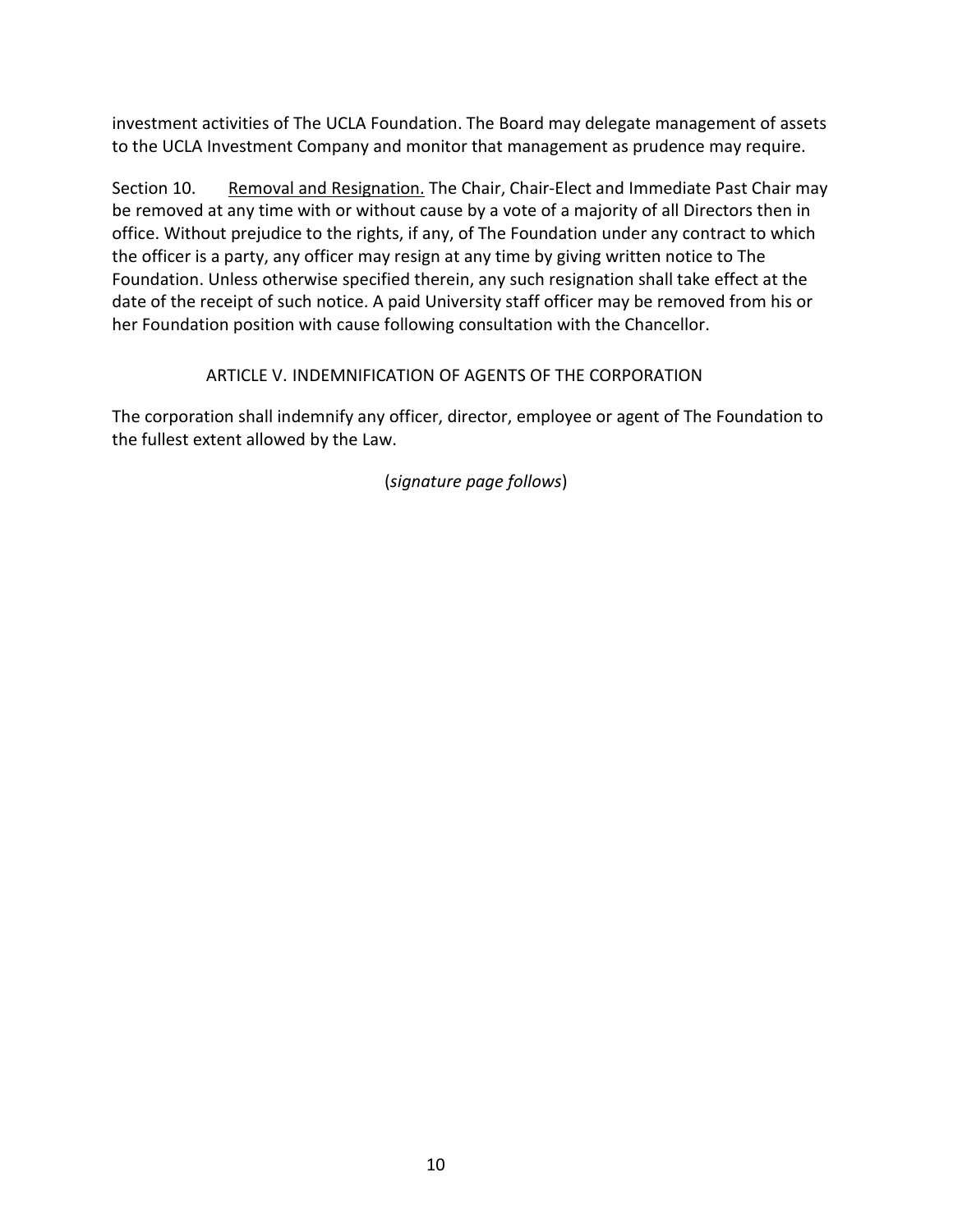#### **CERTIFICATE OF SECRETARY**

THIS IS TO CERTIFY: That I am the duly elected, qualified, and acting Secretary of The UCLA Foundation and that the foregoing Amended and Restated Bylaws were duly adopted as the Bylaws of such corporation by the Board of Directors thereof as of \_\_\_\_\_\_\_\_\_\_\_\_, 2022.

Dated: \_\_\_\_\_\_\_\_\_\_\_\_\_\_\_

TBD, Secretary

\_\_\_\_\_\_\_\_\_\_\_\_\_\_\_\_\_\_\_\_\_\_\_\_\_\_\_\_\_\_\_\_\_\_\_

| <b>Amendment Log</b>  |                    |  |  |  |  |  |  |  |  |
|-----------------------|--------------------|--|--|--|--|--|--|--|--|
| <b>Bylaws adopted</b> |                    |  |  |  |  |  |  |  |  |
| Amended and restated  | June 25, 1997      |  |  |  |  |  |  |  |  |
| Amended and restated  | April 22, 1998     |  |  |  |  |  |  |  |  |
| Amended and restated  | April 11, 2001     |  |  |  |  |  |  |  |  |
| Amended and restated  | June 19, 2002      |  |  |  |  |  |  |  |  |
| Amended and restated  | February 18, 2004  |  |  |  |  |  |  |  |  |
| Amended and restated  | June 17, 2004      |  |  |  |  |  |  |  |  |
| Amended and restated  | September 12, 2005 |  |  |  |  |  |  |  |  |
| Amended and restated  | December 8, 2005   |  |  |  |  |  |  |  |  |
| Amended and restated  | June 13, 2006      |  |  |  |  |  |  |  |  |
| Amended and restated  | December 7, 2006   |  |  |  |  |  |  |  |  |
| Amended and restated  | June 12, 2007      |  |  |  |  |  |  |  |  |
| Amended and restated  | April 8, 2008      |  |  |  |  |  |  |  |  |
| Amended and restated  | June 11, 2008      |  |  |  |  |  |  |  |  |
| Amended and restated  | October 13, 2008   |  |  |  |  |  |  |  |  |
| Amended and restated  | June 2, 2011       |  |  |  |  |  |  |  |  |
| Amended and restated  | September 26, 2011 |  |  |  |  |  |  |  |  |
| Amended and restated  | April 23, 2012     |  |  |  |  |  |  |  |  |
| Amended and restated  | December 2, 2013   |  |  |  |  |  |  |  |  |
| Amended and restated  | June 2, 2014       |  |  |  |  |  |  |  |  |
| Amended and restated  | December 1, 2014   |  |  |  |  |  |  |  |  |
| Amended and restated  | March 29, 2016     |  |  |  |  |  |  |  |  |
| Amended and restated  | March 14, 2017     |  |  |  |  |  |  |  |  |
| Amended and restated  | March 6, 2018      |  |  |  |  |  |  |  |  |
| Amended and restated  | March 2, 2021      |  |  |  |  |  |  |  |  |
| Amended and restated  | ,2022              |  |  |  |  |  |  |  |  |